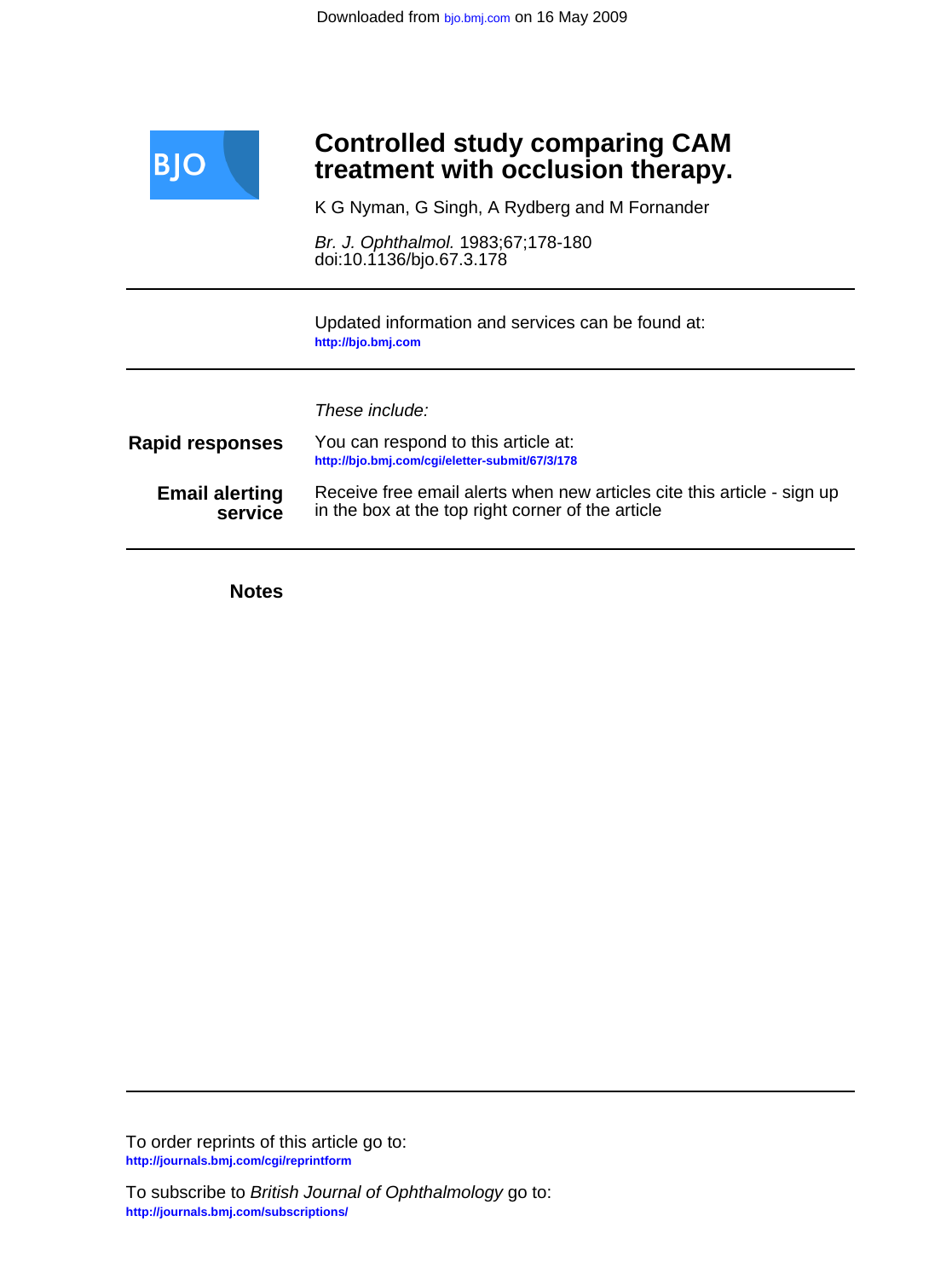British Journal of Ophthalmology, 1983, 67, 178-180

# Controlled study comparing CAM treatment with occlusion therapy

K. G. NYMAN, GUR SINGH, AGNETA RYDBERG, AND MONICA FORNANDER

From the Department of Ophthalmology, Danderyds Sjukhus, Danderyd-Stockholm, and Karolinska Sjukhuset, Stockholm

SUMMARY A controlled study comparing CAM stimulation and occlusion therapies on <sup>2</sup> equally large, randomly allocated groups of 25 amblyopic children aged between 4 and  $6\frac{1}{2}$  years was conducted. The main parameter of comparison was distant visual acuity. No significant difference was found between the <sup>2</sup> methods as regards mean improvement. By both methods 80% of the cases showed an improvement of at least <sup>2</sup> lines on the Snellen decimal steps chart. No case showed deterioration.

The treatment of amblyopia is centuries old. A systematic description of occlusion therapy was provided by Leclerc' in 1743, and to this day the method has by and large remained unchanged. Although occlusion often leads to beneficial results,<sup>23</sup> there are cases where it is unacceptable to the child and frustrating for the parents. When occlusion has failed other methods have been tried.<sup>4-7</sup> Dazzling or after-image stimulation of the foveola requires active co-operation from the child and therefore is often applied in a very late stage of the visually immature period. The success rate is poor. Penalisation,<sup>8</sup> another alternative, works best in cases of amblyopia combined with hyperopia and/or nystagmus.

In one of their earlier papers Hubel and Wiesel<sup>9</sup> showed that there are cell clusters in the visual cortex that only respond to rectangular stimuli with a specific orientation. Thus different clusters respond to different angles of orientation. This forms the basis of the latest addition to the amblyopia therapy arsenal -the CAM stimulator. In 1978 when Banks et al.<sup>1011</sup> described the method and the instrument, reporting improvement in 38 of 40 cases, the method seemed very promising. This led us to initiate this study in which CAM treatment was compared with occlusion on equally large randomly allocated groups. Since then others<sup>12 13</sup> have reported that CAM is not only as efficient as occlusion but also produces results sooner and therefore should be the treatment of choice.

Correspondence to Karl G. Nyman MD, Department of Ophthalmology, Danderyds Sjukhus, S-182 88, Danderyd. Sweden.

### Patients and methods

The patients were children aged between 4 and  $6\frac{1}{2}$ years who as part of the general health programme (this involves virtually all children in the age group) had an eye examination at paediatric care centres in northern part of Greater Stockholm between August 1978 and April 1981. Children who showed a difference of at least 2 rows in distant visual acuity between the 2 eyes (as measured by Snellen E chart with decimal steps) provided the weakest eye did not have a visual acuity better than 0-7 were considered having amblyopia. They were referred to our clinic.

A complete orthoptic assessment was undertaken, cycloplegic refraction (1% atropine topically twice a day for 3 days, one drop on the morning of the examination) and the ocular media and fundus were inspected. When necessary (hyperopia>1 D, myopia $>0.5$  D, and astigmatism $>0.5$  D) full corrective glasses were provided. After these glasses had been worn for 8 weeks the patients were examined again, including visual acuity. Those who were no longer amblyopic as defined above were excluded from the study. The remaining 50 subjects were randomly allocated to occlusion and CAM groups, 25 in each group.

Occlusion therapy. This consisted of either total occlusion with patching over the eye or Einschleich on the glass. Einschleich, also called Bangerter filter, is a semitransparent membrane available in increasing densities to be applied to the front surface of a spectacle lens.<sup>7</sup> In cases of tropia the best eye was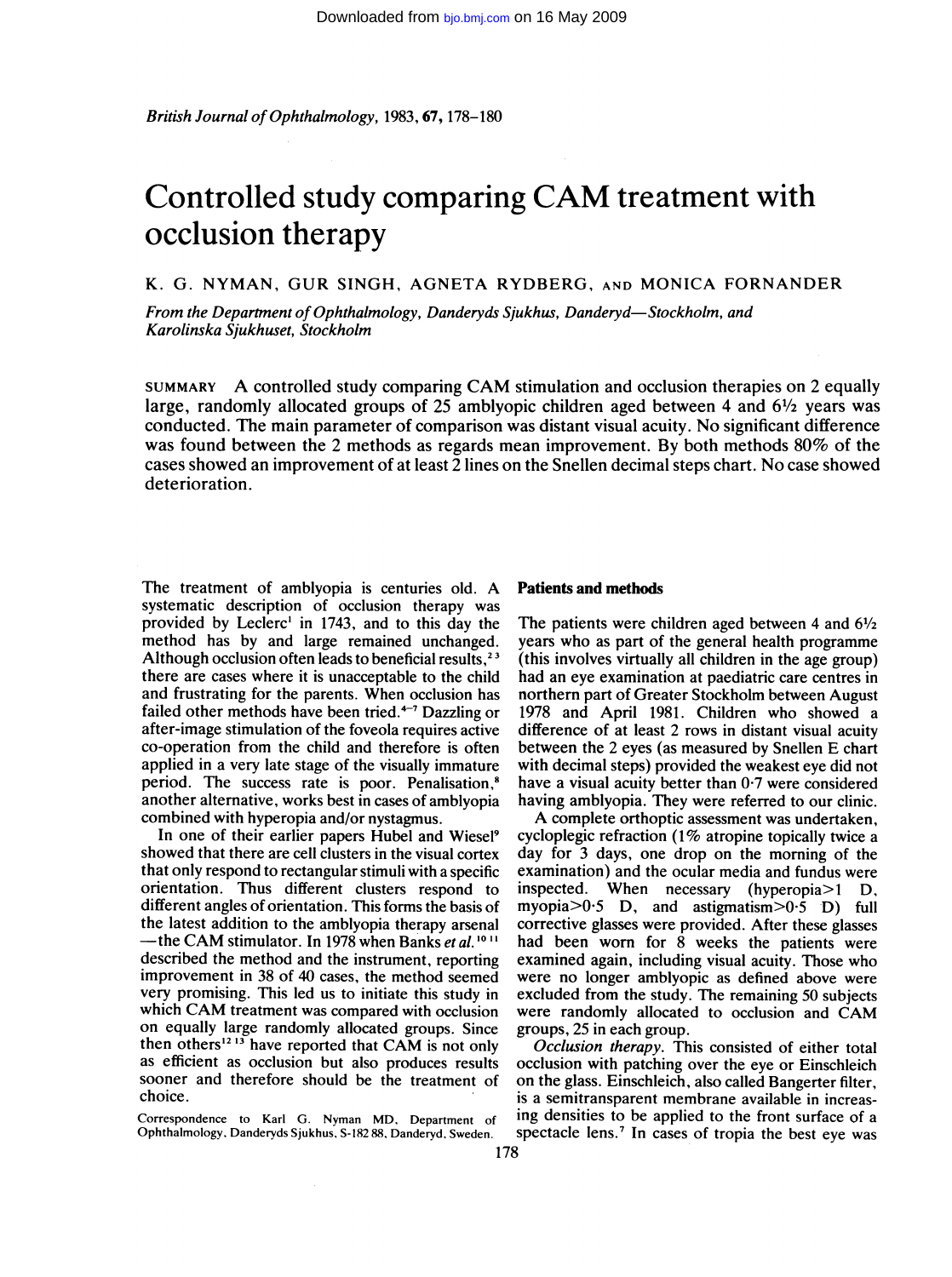occluded for 5 days alternated by the amblyopic eye for 2. With heterophoria or orthophoria, Einschleich corresponding to a visual acuity of  $0.2$  less than that of the amblyopic eye was worn continuously in front of the best eye.

CAM therapy. We used the CAM vision stimulator marketed by Clement Clark and followed the procedure as described by Banks et al.<sup>1011</sup> The amblyopic eye—the fellow eye being occluded only during the treatment-was presented plates with black-and-white gratings, starting with those of the highest, contrast and the child was asked to identify the correct orientation. The plate with the least contrast that was correctly identified and the 2 next of higher contrast were used in the CAM stimulator. Stimulation by the 3 plates took approximately 7 minutes. The number of treatments given varied between 5 and 10.

Improvement. The criterion was that the visual acuity in the treated eye had to improve by at least 2 lines on the Snellen chart. To be awarded <sup>a</sup> VA value the child had to identify correctly the middle 4 symbols on the Snellen E chart at the first attempt.

#### **Results**

Tables 1-5 present the distribution of certain variables in the CAM and occlusion groups respectively. Table <sup>1</sup> shows that there is no significant difference of distribution between the 2 groups in the degree of strabismus. Table 2 shows the distribution of the type of deviation being either manifest or

Table 1 Distribution of degree of strabismus in the CAM and occlusion groups prior to treatment

|                       | CAM |      | Occlusion |      |
|-----------------------|-----|------|-----------|------|
|                       | No. | $\%$ | No.       | $\%$ |
| No strabismus         | 6   | 24   | g         | 36   |
|                       |     | 16   |           | 28   |
| $\leq 5^\circ$<br>>5° | 3   | 12   |           | 8    |
| Phoria                | 12  | 48   |           | 28   |
| <b>Total</b>          | 25  | 100  | 25        | 100  |

Mann-Whitney U test gives  $Z = 1.52$ ,  $p = 0.0643$ .

Table 2 Distribution of type of deviation (strabismic or heterophoric) prior to treatment

|       | No. of patients |           |
|-------|-----------------|-----------|
|       | CAM             | Occlusion |
| Exo   | 10              |           |
| Eso   | q               | q         |
| Ortho | 6               | q         |
| Total | 25              | 25        |

heterophoric. Table 3 shows the distribution of refractive errors. As can be seen, the 2 groups are very similar. All children had foveolar fixation. Results of the Bagolini striate glasses test are shown

Table 3 Pretreatment distribution of refractive errors

|                       | No. of patients |           |
|-----------------------|-----------------|-----------|
|                       | <b>CAM</b>      | Occlusion |
| Hyperopia-astigmatism | 17              | 17        |
| Hyperopia             | 6               | 6         |
| Astigmatism           |                 | 2         |
|                       |                 |           |
| Myopia<br>Total       | 25              | 25        |

Table <sup>4</sup> Distribution of Bagolini striate glass test in CAM and occlusion groups prior to treatment

|          | CAM |     | <i><b>Occlusion</b></i> |     |
|----------|-----|-----|-------------------------|-----|
|          | No. | %   | No.                     | %   |
| Positive | 21  | 84  | 24                      | 96  |
| Negative | 4   | 16  |                         | 4   |
| Total    | 25  | 100 | 25                      | 100 |

Table 5 Mean and standard deviation for distant visual acuity in CAM and occlusion groups prior to treatment

|            | Mean | SD   |  |
|------------|------|------|--|
| <b>CAM</b> | 0.40 | 0.15 |  |
| Occlusion  | 0.43 | 0.16 |  |

Table 6 Improvement in visual acuity in the CAM group after treatment

| Improvement in<br>no. of lines   | Frequency | %      |  |
|----------------------------------|-----------|--------|--|
|                                  |           | 26.3   |  |
|                                  | 10        | 52.6   |  |
|                                  | 2         | $10-5$ |  |
|                                  |           | 5.3    |  |
| 6                                |           | 5.3    |  |
| Total<br>Mean $3.11$ , SD $1.05$ | 19        | 100    |  |

Table 7 Improvement in visual acuity in occlusioh group after treatment

| Improvement in<br>no. of lines | Frequency | %   |  |
|--------------------------------|-----------|-----|--|
| 2                              | 6         | 30  |  |
| 3                              | 6         | 30  |  |
| $\overline{\mathbf{4}}$        | 6         | 30  |  |
| 5                              |           |     |  |
|                                |           |     |  |
| Total                          | 20        | 100 |  |
| Mean 3.30, SD 1.26             |           |     |  |